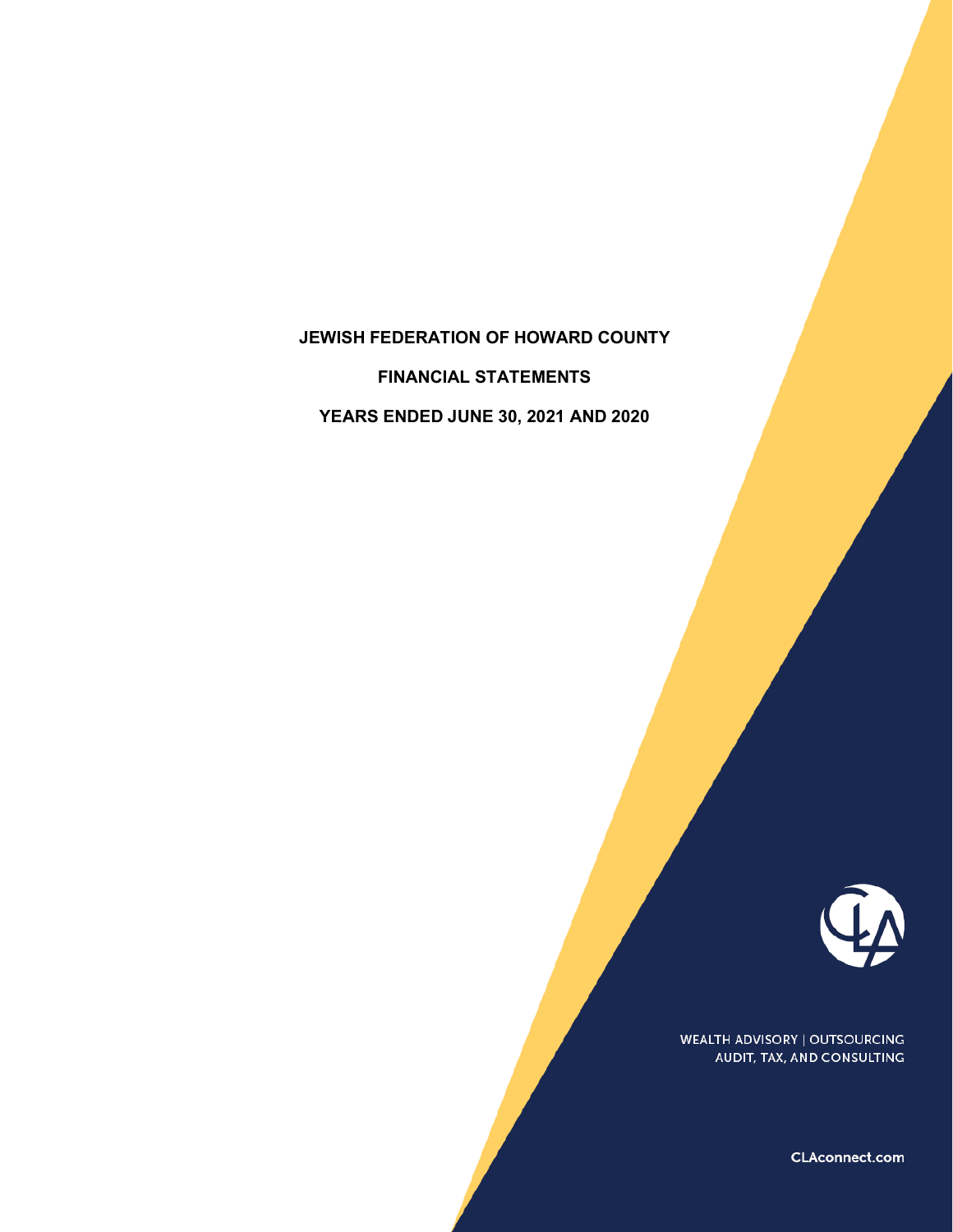## **JEWISH FEDERATION OF HOWARD COUNTY TABLE OF CONTENTS YEARS ENDED JUNE 30, 2021 AND 2020**

| INDEPENDENT AUDITORS' REPORT            |    |
|-----------------------------------------|----|
| <b>FINANCIAL STATEMENTS</b>             |    |
| <b>STATEMENT OF FINANCIAL POSITION</b>  | 3  |
| <b>STATEMENT OF ACTIVITIES</b>          | 5  |
| <b>STATEMENT OF FUNCTIONAL EXPENSES</b> | 7  |
| <b>STATEMENTS OF CASH FLOWS</b>         | 9  |
| <b>NOTES TO FINANCIAL STATEMENTS</b>    | 10 |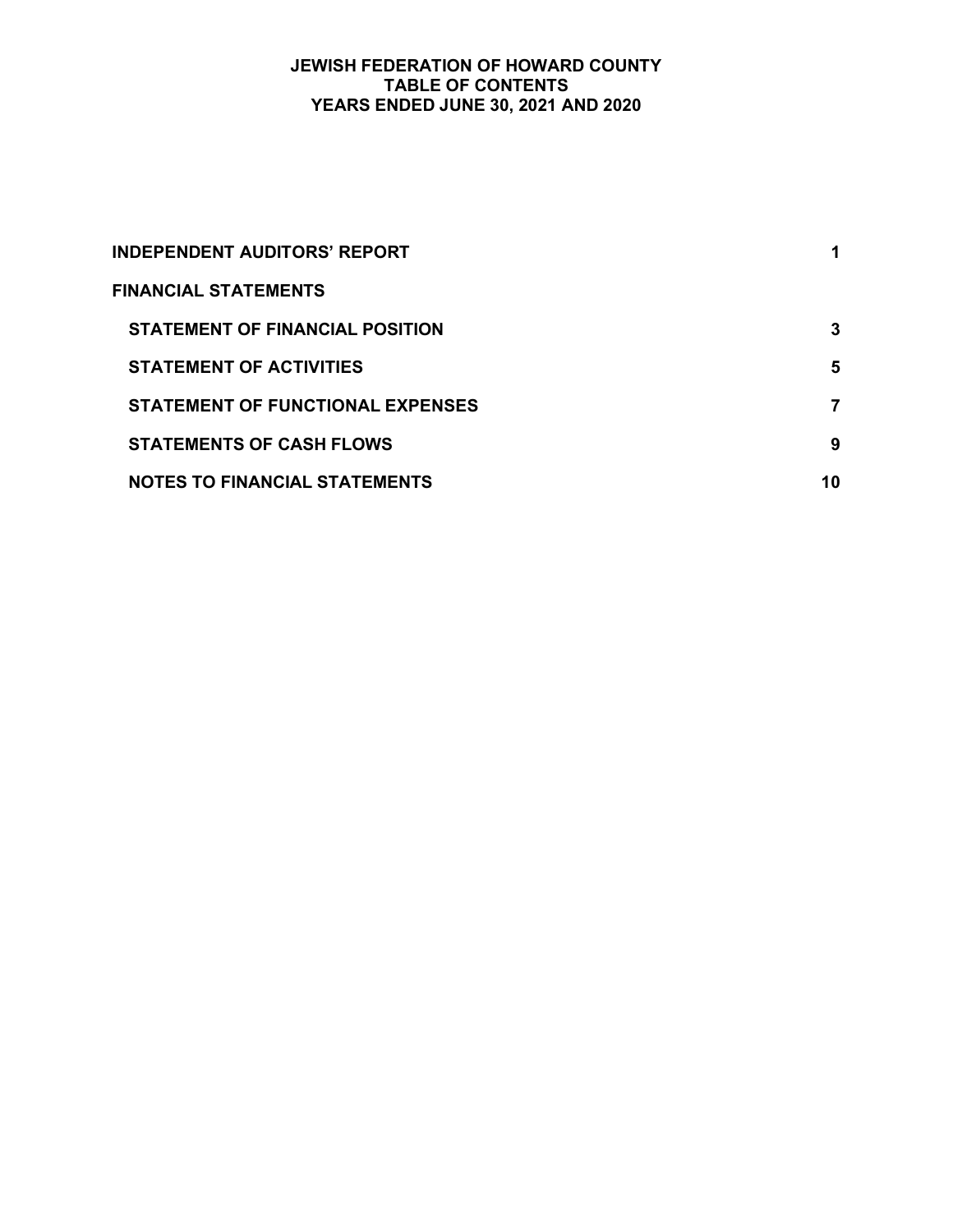

# **INDEPENDENT AUDITORS' REPORT**

Board of Directors Jewish Federation of Howard County Columbia, Maryland

We have audited the accompanying financial statements of the Jewish Federation of Howard County, Inc. (the Federation), which comprise the statements of financial position as of June 30, 2021 and 2020, and the related statements of activities, functional expenses, and cash flows for the years then ended, and the related notes to the financial statements.

# *Management's Responsibility for the Financial Statements*

Management is responsible for the preparation and fair presentation of these financial statements in accordance with accounting principles generally accepted in the United States of America; this includes the design, implementation and maintenance of internal control relevant to the preparation and fair presentation of financial statements that are free from material misstatement, whether due to fraud or error.

# *Auditors' Responsibility*

Our responsibility is to express an opinion on these financial statements based on our audits. We conducted our audits in accordance with auditing standards generally accepted in the United States of America. Those standards require that we plan and perform the audit to obtain reasonable assurance about whether the financial statements are free from material misstatement.

An audit involves performing procedures to obtain audit evidence about the amounts and disclosures in the financial statements. The procedures selected depend on the auditor's judgment, including the assessment of the risks of material misstatement of the financial statements, whether due to fraud or error. In making those risk assessments, the auditor considers internal control relevant to the Federation's preparation and fair presentation of the financial statements in order to design audit procedures that are appropriate in the circumstances, but not for the purpose of expressing an opinion on the effectiveness of the Federation's internal control. Accordingly, we express no such opinion. An audit also includes evaluating the appropriateness of accounting policies used and the reasonableness of significant accounting estimates made by management, as well as evaluating the overall presentation of the financial statements.

We believe that the audit evidence we have obtained is sufficient and appropriate to provide a basis for our audit opinion.



CLA is an independent member of Nexia International, a leading, global network of independent accounting and consulting firms. See nexia.com/member-firm-disclaimer for details.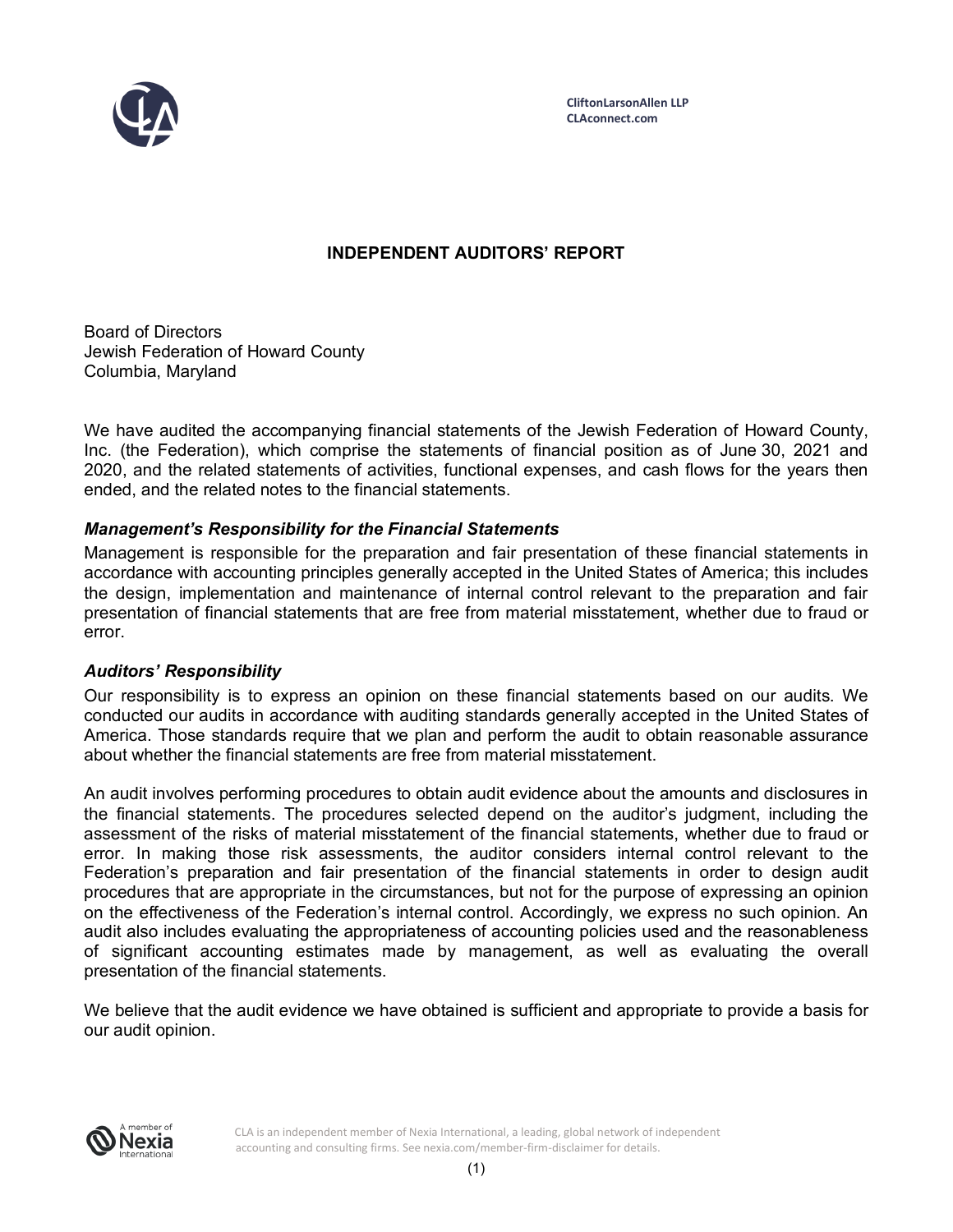# *Opinion*

In our opinion, the financial statements referred to above present fairly, in all material respects, the financial position of the Jewish Federation of Howard County, Inc., June 30, 2021 and 2020, and the changes in its net assets and its cash flows for the yeas then ended in accordance with accounting principles generally accepted in the United States of America.

# *Emphasis of Matter*

As discussed in Note 1 of the consolidated financial statements, management has adopted Accounting Standards Update (ASU) No. 2014-09, *Revenue from Contracts with Customers (Topic 606).* Our opinion is not modified with respect to this matter.

Viifton Larson Allen LLP

**CliftonLarsonAllen LLP**

Baltimore, Maryland December 7, 2021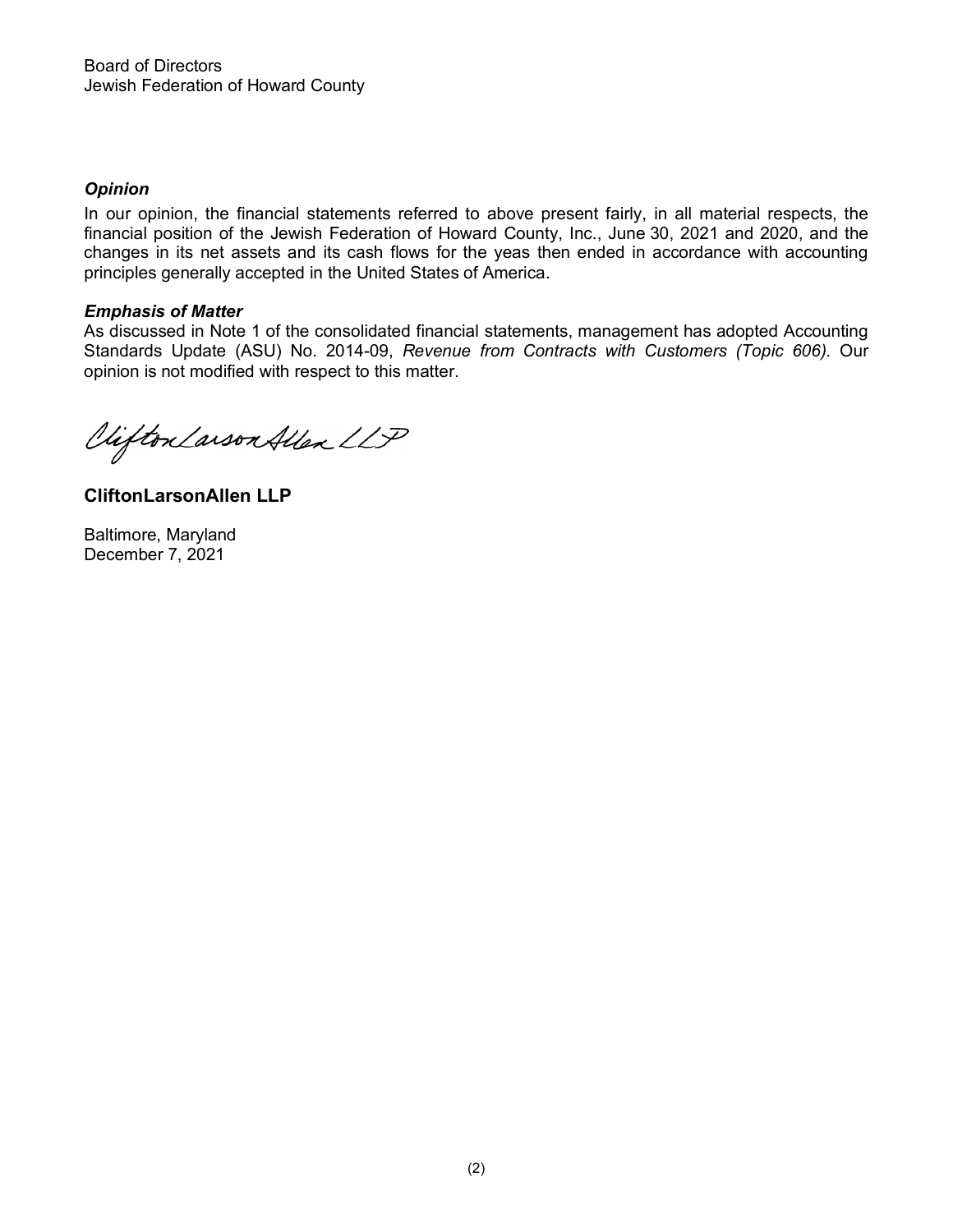#### **JEWISH FEDERATION OF HOWARD COUNTY STATEMENT OF FINANCIAL POSITION JUNE 30, 2021 (WITH COMPARATIVE TOTALS FOR JUNE 30, 2020)**

|                                                                                                          | <b>Without Donor</b><br><b>With Donor</b> |    | <b>Totals</b> |                 |    |                 |
|----------------------------------------------------------------------------------------------------------|-------------------------------------------|----|---------------|-----------------|----|-----------------|
|                                                                                                          | Restrictions                              |    | Restrictions  | 2021            |    | 2020            |
| <b>ASSETS</b>                                                                                            |                                           |    |               |                 |    |                 |
| Cash and Cash Equivalents                                                                                | \$<br>(60, 861)                           | \$ | 99,800        | \$<br>38.939    | \$ | 107,976         |
| Pledges Receivables, Net<br>Due from The Associated: Jewish                                              | 64,145                                    |    | 301,748       | 365,893         |    | 370,719         |
| Community Federation of Baltimore, Inc.                                                                  | 172,666                                   |    | 390,687       | 563,353         |    | 520,640         |
| Investments                                                                                              | 303,674                                   |    |               | 303,674         |    | 238,293         |
| Prepaid Expenses and Other Assets<br>Property and Equipment, Net of Accumulated                          | 18,315                                    |    |               | 18,315          |    | 12,189          |
| Depreciation of \$8,968 and \$15,758                                                                     | 19,975                                    |    |               | 19,975          |    | 29,097          |
| <b>Total Assets</b>                                                                                      | 517,914                                   | \$ | 792,235       | \$<br>1,310,149 | \$ | 1,278,914       |
| <b>LIABILITIES AND NET ASSETS</b>                                                                        |                                           |    |               |                 |    |                 |
| <b>LIABILITIES</b>                                                                                       |                                           |    |               |                 |    |                 |
| Accounts Payable and Accrued Expenses<br>Capital Lease Obligation<br>Due to the Jewish Emergency Network | \$<br>17,738                              | \$ |               | \$<br>17,738    | \$ | 36,685<br>6,578 |
| Project                                                                                                  | 26,479                                    |    |               | 26,479          |    | 23,738          |
| Deferred Revenue                                                                                         | 8,725                                     |    |               | 8,725           |    | 8,725           |
| PPP Loan                                                                                                 |                                           |    |               |                 |    | 92,006          |
| <b>Total Liabilities</b>                                                                                 | 52,942                                    |    |               | 52,942          |    | 167,732         |
| <b>NET ASSETS</b>                                                                                        | 464,972                                   |    | 792,235       | 1,257,207       |    | 1,111,182       |
| <b>Total Liabilities and Net Assets</b>                                                                  | 517,914                                   |    | 792,235       | 1,310,149       |    | 1,278,914       |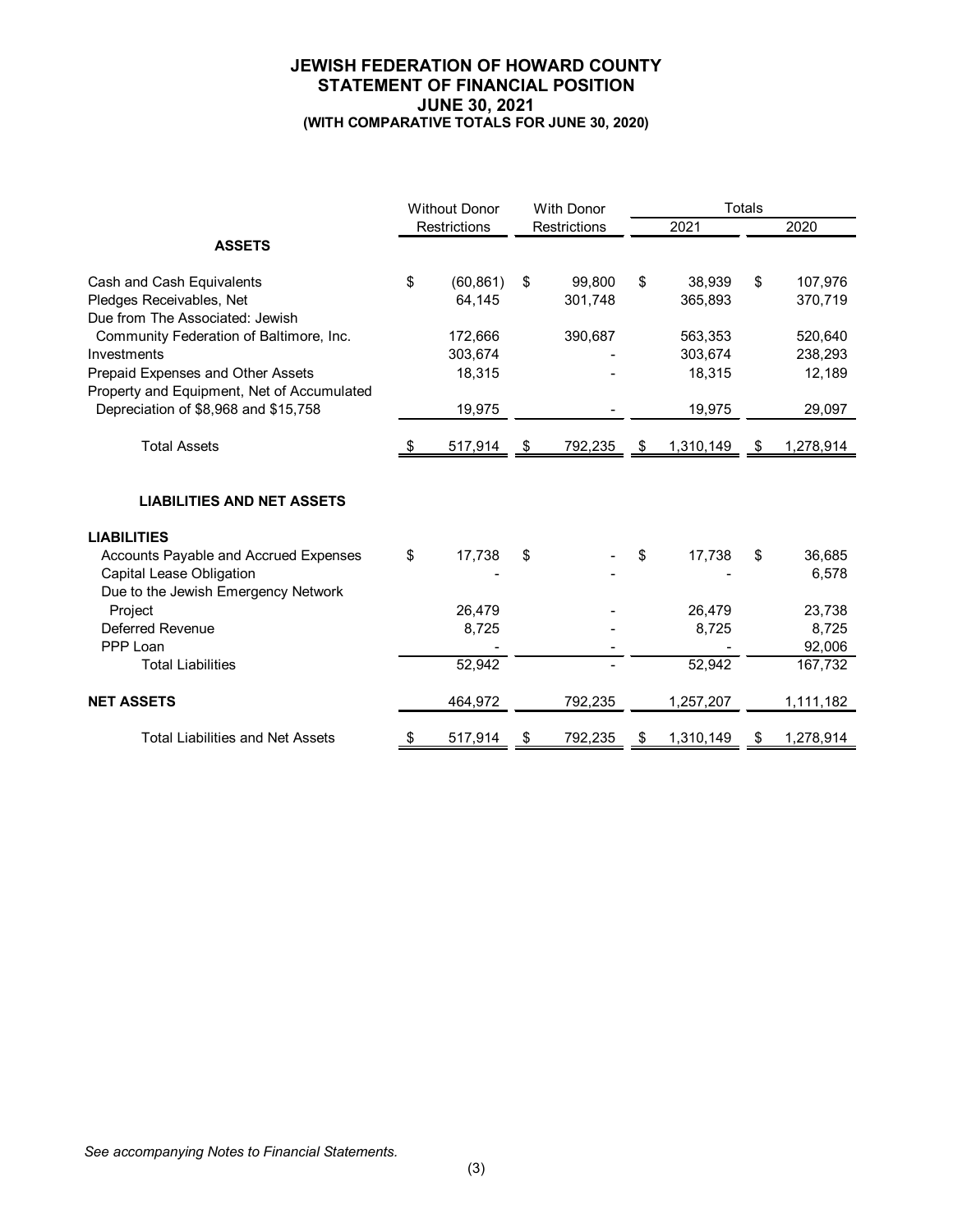# **JEWISH FEDERATION OF HOWARD COUNTY STATEMENT OF FINANCIAL POSITION (CONTINUED) JUNE 30, 2020**

|                                                                                    | <b>With Donor</b><br><b>Without Donor</b><br><b>Restrictions</b><br>Restrictions |                 |    | Total   |           |                 |
|------------------------------------------------------------------------------------|----------------------------------------------------------------------------------|-----------------|----|---------|-----------|-----------------|
| <b>ASSETS</b>                                                                      |                                                                                  |                 |    |         |           |                 |
| Cash and Cash Equivalents                                                          | \$                                                                               | 25,087          | \$ | 82,889  | \$        | 107,976         |
| Pledges Receivables, Net                                                           |                                                                                  | 70,468          |    | 300,251 |           | 370,719         |
| Due from (to) The Associated: Jewish Community                                     |                                                                                  |                 |    |         |           |                 |
| Federation of Baltimore, Inc.                                                      |                                                                                  | 111,867         |    | 408,773 |           | 520,640         |
| Investments                                                                        |                                                                                  | 238,293         |    |         |           | 238,293         |
| Prepaid Expenses and Other Assets                                                  |                                                                                  | 12,189          |    |         |           | 12,189          |
| Property and Equipment, Net of Accumulated<br>Depreciation of \$11,878 and \$8,968 |                                                                                  | 29,097          |    |         |           | 29,097          |
|                                                                                    |                                                                                  |                 |    |         |           |                 |
| <b>Total Assets</b>                                                                |                                                                                  | 487,001         | \$ | 791,913 | <u>\$</u> | 1,278,914       |
| <b>LIABILITIES AND NET ASSETS</b>                                                  |                                                                                  |                 |    |         |           |                 |
|                                                                                    |                                                                                  |                 |    |         |           |                 |
| <b>LIABILITIES</b>                                                                 |                                                                                  |                 |    |         |           |                 |
| Accounts Payable and Accrued Expenses                                              | \$                                                                               | 36,685          | \$ |         | \$        | 36,685          |
| Capital Lease Obligation                                                           |                                                                                  | 6,578           |    |         |           | 6,578           |
| Due to the Jewish Emergency Network                                                |                                                                                  |                 |    |         |           |                 |
| Project<br><b>Deferred Revenue</b>                                                 |                                                                                  | 23,738<br>8,725 |    |         |           | 23,738<br>8,725 |
| PPP Loan                                                                           |                                                                                  | 92,006          |    |         |           | 92,006          |
| <b>Total Liabilities</b>                                                           |                                                                                  | 167,732         |    |         |           | 167,732         |
|                                                                                    |                                                                                  |                 |    |         |           |                 |
| <b>NET ASSETS</b>                                                                  |                                                                                  | 319,269         |    | 791,913 |           | 1,111,182       |
| <b>Total Liabilities and Net Assets</b>                                            | \$                                                                               | 487,001         | \$ | 791,913 | \$        | 1,278,914       |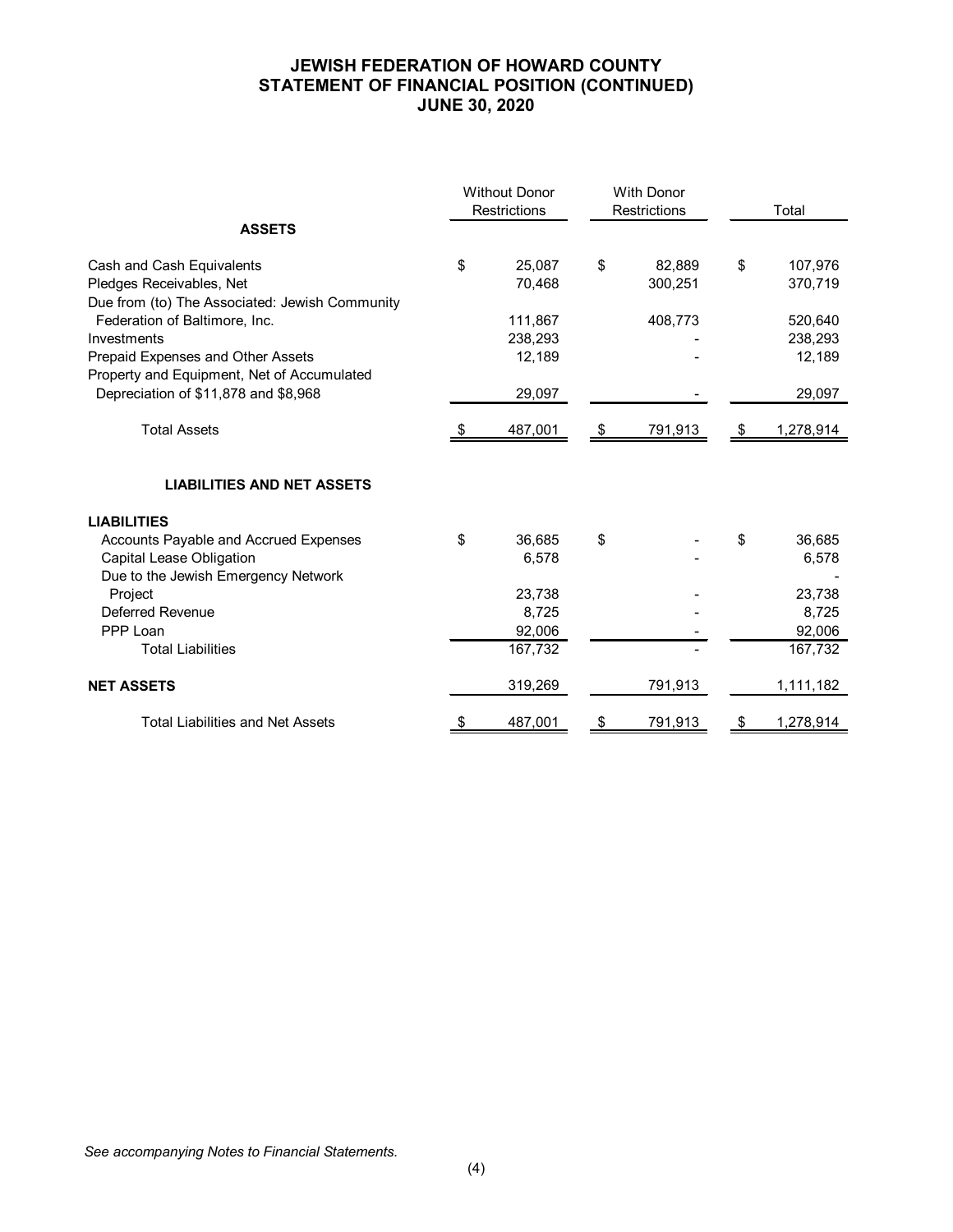#### **JEWISH FEDERATION OF HOWARD COUNTY STATEMENT OF ACTIVITIES YEAR ENDED JUNE 30, 2021 (WITH COMPARATIVE TOTALS FOR THE YEAR ENDED JUNE 30, 2020)**

|                                         | <b>Without Donor</b> | <b>With Donor</b> |              |                 | <b>Totals</b> |           |
|-----------------------------------------|----------------------|-------------------|--------------|-----------------|---------------|-----------|
|                                         | Restrictions         |                   | Restrictions | 2021            |               | 2020      |
| <b>REVENUE AND SUPPORT</b>              |                      |                   |              |                 |               |           |
| <b>Grants and Contributions</b>         | \$<br>68,560         | \$                | 20,984       | \$<br>89,544    | \$            | 148,697   |
| Annual Campaign                         |                      |                   | 639,861      | 639,861         |               | 598,903   |
| Allocation from the Associated Jewish   |                      |                   |              |                 |               |           |
| Community Federation of Baltimore, Inc. | 30,083               |                   |              | 30,083          |               | 33,655    |
| Program Revenue                         | 47,394               |                   |              | 47,394          |               | 86,514    |
| Rental Income                           | 8,214                |                   |              | 8,214           |               | 8,603     |
| Interest                                | 139                  |                   |              | 139             |               | 361       |
| Net Assets Released from Restrictions   | 660,523              |                   | (660, 523)   |                 |               |           |
| <b>Total Revenue and Support</b>        | 814,913              |                   | 322          | 815,235         |               | 876,733   |
| <b>EXPENSES</b>                         |                      |                   |              |                 |               |           |
| Program Services                        | 457,784              |                   |              | 457,784         |               | 528,251   |
| <b>General and Administrative</b>       | 198,592              |                   |              | 198.592         |               | 175,730   |
| Fundraising                             | 172,770              |                   |              | 172,770         |               | 161,372   |
| <b>Total Expenses</b>                   | 829,146              |                   |              | 829,146         |               | 865,353   |
| <b>CHANGES IN NET ASSETS BEFORE</b>     |                      |                   |              |                 |               |           |
| <b>OTHER FINANCIAL ITEMS</b>            | (14, 233)            |                   | 322          | (13, 911)       |               | 11,380    |
| <b>Investment Gain</b>                  | 70,381               |                   |              | 70,381          |               | 7,022     |
| PPP Loan Forgiveness                    | 92,006               |                   |              | 92,006          |               |           |
| Loss on Disposal of Fixed Assets        | (2, 451)             |                   |              | (2, 451)        |               |           |
| <b>Total Other Financial Items</b>      | 159,936              |                   |              | 159,936         |               | 7,022     |
| <b>CHANGE IN NET ASSETS</b>             | 145,703              |                   | 322          | 146,025         |               | 18,402    |
| Net Assets - Beginning of Year          | 319,269              |                   | 791,913      | 1,111,182       |               | 1,092,780 |
| <b>NET ASSETS - END OF YEAR</b>         | \$<br>464,972        | \$                | 792,235      | \$<br>1,257,207 | \$            | 1,111,182 |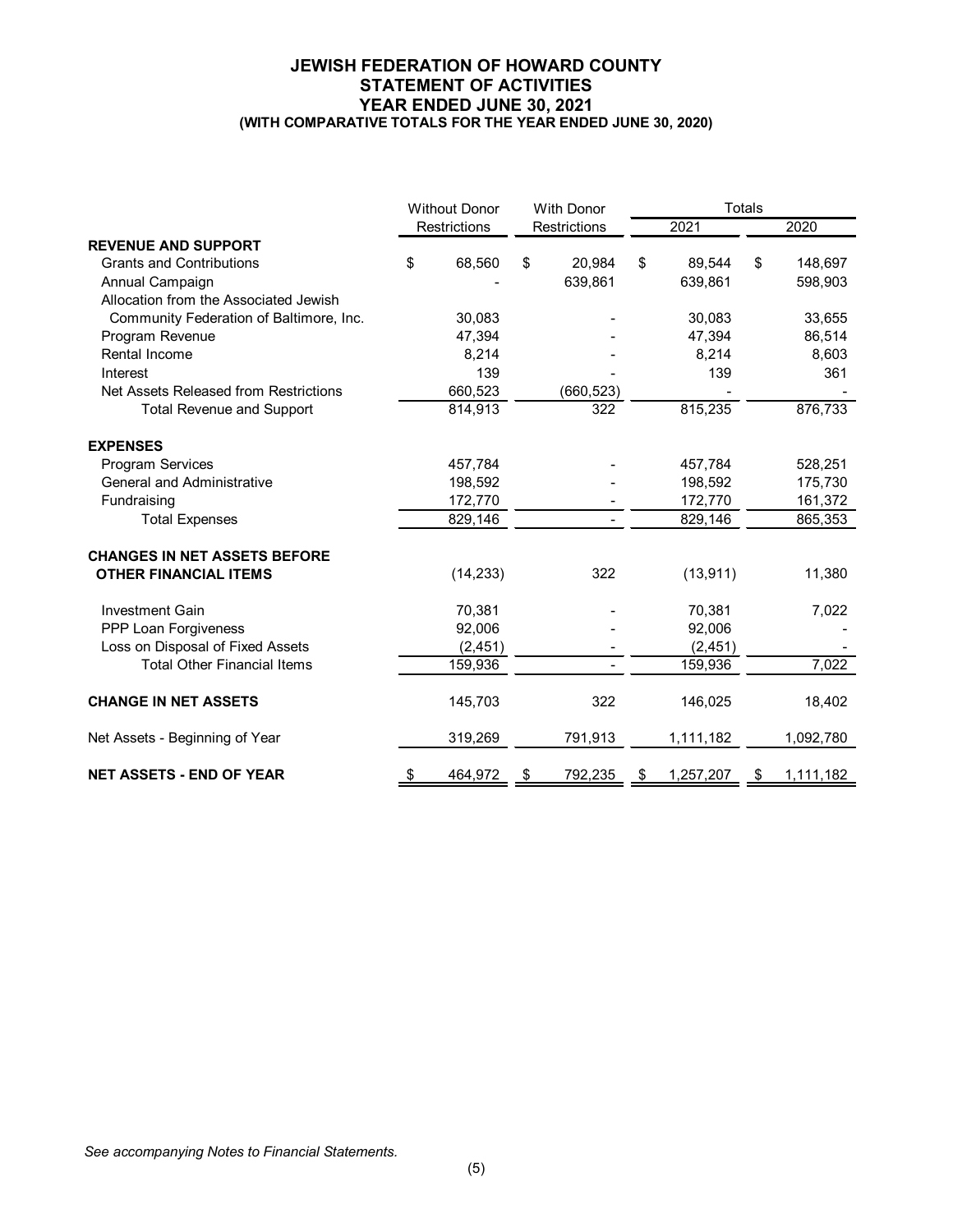#### **JEWISH FEDERATION OF HOWARD COUNTY STATEMENT OF ACTIVITIES YEAR ENDED JUNE 30, 2020**

|                                         |    | <b>Without Donor</b><br><b>Restrictions</b> | <b>With Donor</b><br><b>Restrictions</b> | Total           |  |
|-----------------------------------------|----|---------------------------------------------|------------------------------------------|-----------------|--|
| <b>REVENUE AND SUPPORT</b>              |    |                                             |                                          |                 |  |
| <b>Grants and Contributions</b>         | \$ | 73,152                                      | \$<br>75,545                             | \$<br>148,697   |  |
| Annual Campaign                         |    |                                             | 598.903                                  | 598,903         |  |
| Allocation from the Associated Jewish   |    |                                             |                                          |                 |  |
| Community Federation of Baltimore, Inc. |    | 33,655                                      |                                          | 33,655          |  |
| Program Revenue                         |    | 86,514                                      |                                          | 86,514          |  |
| Rental Income                           |    | 8,603                                       |                                          | 8,603           |  |
| Interest                                |    | 361                                         |                                          | 361             |  |
| Net Assets Released from Restrictions   |    | 669,317                                     | (669, 317)                               |                 |  |
| <b>Total Revenue and Support</b>        |    | 871,602                                     | 5,131                                    | 876,733         |  |
| <b>EXPENSES</b>                         |    |                                             |                                          |                 |  |
| Program Services                        |    | 528,251                                     |                                          | 528,251         |  |
| <b>General and Administrative</b>       |    | 175,730                                     |                                          | 175,730         |  |
| Fundraising                             |    | 161,372                                     |                                          | 161,372         |  |
| <b>Total Expenses</b>                   |    | 865,353                                     |                                          | 865,353         |  |
| <b>CHANGES IN NET ASSETS BEFORE</b>     |    |                                             |                                          |                 |  |
| <b>OTHER FINANCIAL ITEMS</b>            |    | 6,249                                       | 5,131                                    | 11,380          |  |
| <b>Investment Gain</b>                  |    | 7,022                                       |                                          | 7,022           |  |
| <b>CHANGE IN NET ASSETS</b>             |    | 13,271                                      | 5,131                                    | 18,402          |  |
| Net Assets - Beginning of Year          |    | 305,998                                     | 786,782                                  | 1,092,780       |  |
| <b>NET ASSETS - END OF YEAR</b>         | \$ | 319,269                                     | \$<br>791,913                            | \$<br>1,111,182 |  |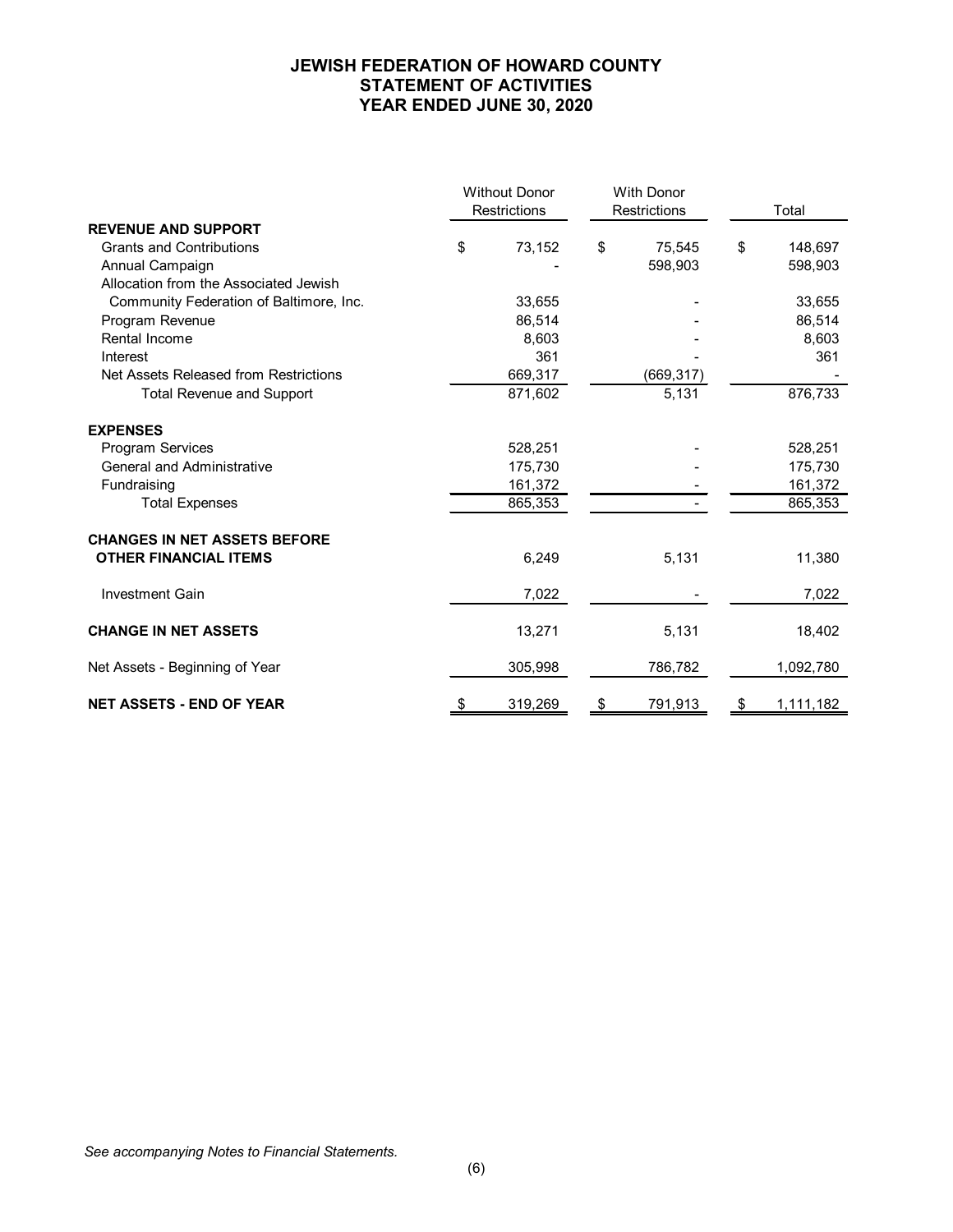#### **JEWISH FEDERATION OF HOWARD COUNTY STATEMENT OF FUNCTIONAL EXPENSES YEAR ENDED JUNE 30, 2021 (WITH COMPARATIVE TOTALS FOR THE YEAR ENDED JUNE 30, 2020)**

|                                        | Program         | General and |                |    |             |    | Totals  |    |         |
|----------------------------------------|-----------------|-------------|----------------|----|-------------|----|---------|----|---------|
|                                        | <b>Services</b> |             | Administrative |    | Fundraising |    | 2021    |    | 2020    |
| Salaries, Taxes, and Benefits          | \$<br>273,774   | \$          | 80,167         | \$ | 119,728     | \$ | 473,669 | \$ | 478,848 |
| <b>Programming Expenses</b>            | 112,147         |             |                |    |             |    | 112,147 |    | 144,822 |
| Occupancy Costs                        | 34,267          |             | 11,611         |    | 14,770      |    | 60.648  |    | 69,550  |
| <b>Professional Fees</b>               | 473             |             | 73,924         |    | 36,348      |    | 110,745 |    | 59,205  |
| Grants to Other Organizations          | 30,883          |             |                |    |             |    | 30.883  |    | 52,461  |
| <b>Bad Debt Expenses</b>               |                 |             | 5,350          |    |             |    | 5.350   |    | 15,503  |
| Advertising and Promotion              | 3,679           |             | 1,888          |    | 1,169       |    | 6.736   |    | 14,499  |
| Information Technology                 |                 |             | 12,000         |    |             |    | 12,000  |    | 10,000  |
| <b>Office Expenses</b>                 | 1,610           |             | 6,644          |    |             |    | 8,254   |    | 8,443   |
| Depreciation                           | 647             |             |                |    |             |    | 647     |    | 3,880   |
| Conferences, Conventions, and Meetings |                 |             | 388            |    |             |    | 388     |    | 3,165   |
| Miscellaneous Expenses                 | 304             |             | 4,616          |    | 755         |    | 5.675   |    | 2,226   |
| Insurance                              |                 |             | 2,000          |    |             |    | 2,000   |    | 2,000   |
| Travel                                 |                 |             | 4              |    |             |    |         |    | 751     |
| Total Expenses by Function             | 457,784         |             | 198,592        |    | 172,770     |    | 829,146 |    | 865,353 |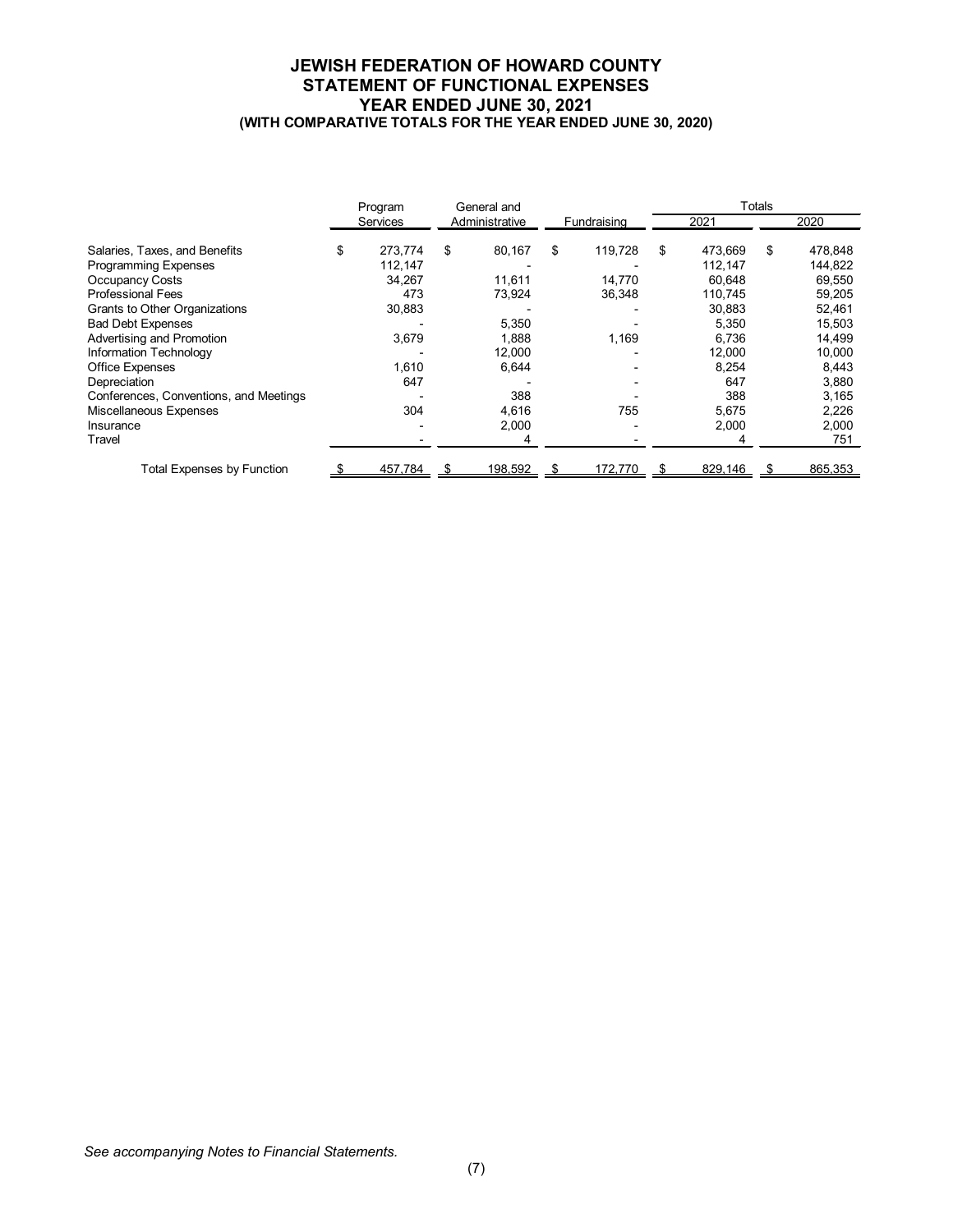## **JEWISH FEDERATION OF HOWARD COUNTY STATEMENT OF FUNCTIONAL EXPENSES YEAR ENDED JUNE 30, 2020**

|                                        | Program<br><b>Services</b> |         | General and<br>Administrative |         | Fundraising |         | Total |         |
|----------------------------------------|----------------------------|---------|-------------------------------|---------|-------------|---------|-------|---------|
| Salaries, Taxes, and Benefits          | \$                         | 274,128 | \$                            | 84,748  | \$          | 119,972 | \$    | 478,848 |
| <b>Programming Expenses</b>            |                            | 144,822 |                               |         |             |         |       | 144,822 |
| Occupancy Costs                        |                            | 39,814  |                               | 12,311  |             | 17.425  |       | 69,550  |
| <b>Professional Fees</b>               |                            | 755     |                               | 37,951  |             | 20,499  |       | 59,205  |
| Grants to Other Organizations          |                            | 52,461  |                               |         |             |         |       | 52,461  |
| <b>Bad Debt Expenses</b>               |                            |         |                               | 15,503  |             |         |       | 15,503  |
| Advertising and Promotion              |                            | 8,495   |                               | 2,737   |             | 3,267   |       | 14,499  |
| Information Technology                 |                            |         |                               | 10,000  |             |         |       | 10,000  |
| Office Expenses                        |                            | 1,227   |                               | 7,209   |             |         |       | 8,443   |
| Depreciation                           |                            | 3,880   |                               |         |             |         |       | 3,880   |
| Conferences, Conventions, and Meetings |                            | 917     |                               | 2,248   |             |         |       | 3,165   |
| Miscellaneous Expenses                 |                            | 1,127   |                               | 897     |             | 202     |       | 2,226   |
| Insurance                              |                            |         |                               | 2,000   |             |         |       | 2,000   |
| Travel                                 |                            | 625     |                               | 126     |             |         |       | 751     |
| <b>Total Expenses by Function</b>      |                            | 528,251 | S                             | 175,730 | æ.          | 161,372 |       | 865,353 |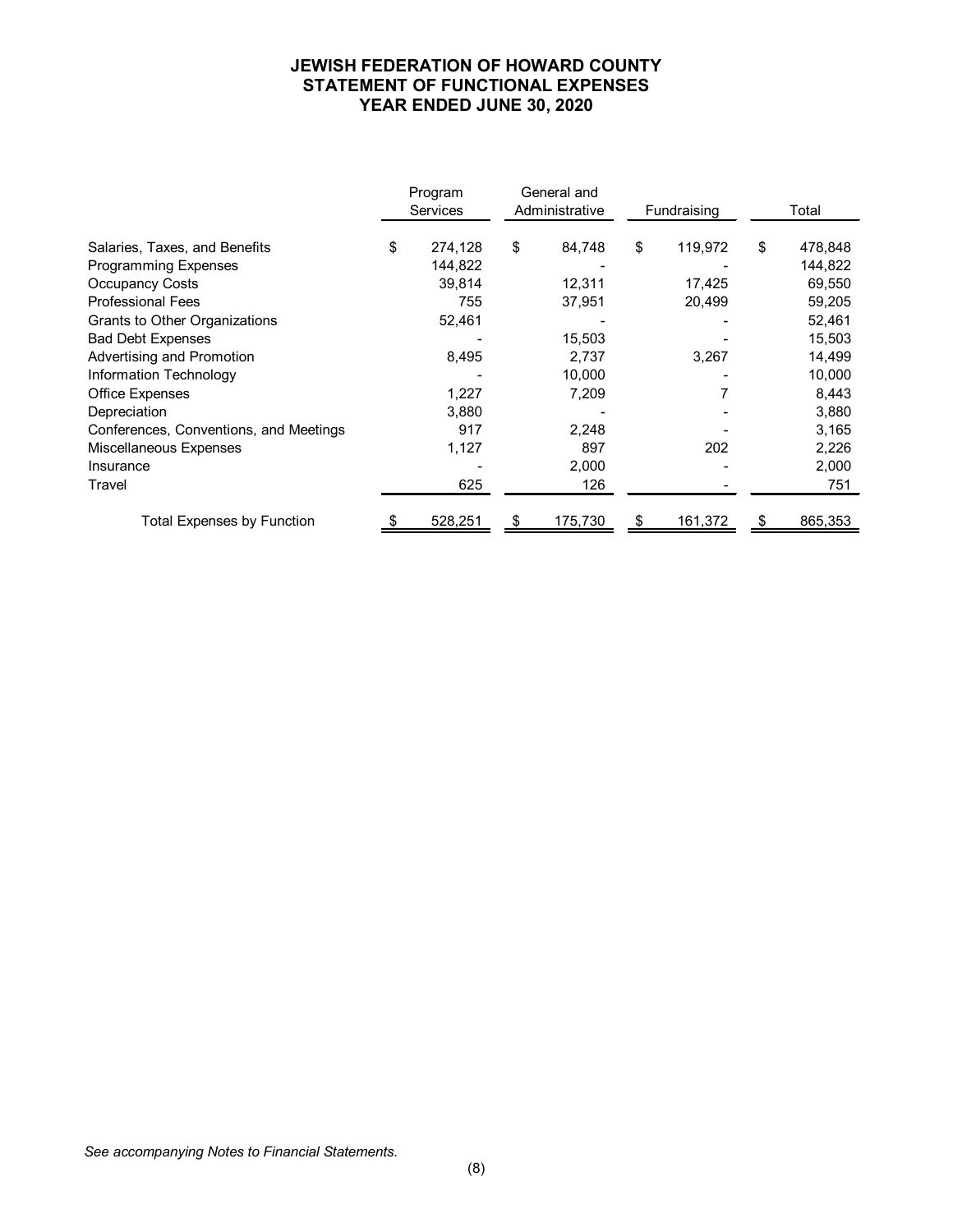# **JEWISH FEDERATION OF HOWARD COUNTY STATEMENTS OF CASH FLOWS YEARS ENDED JUNE 30, 2021 AND 2020**

|                                                           | 2021 |           | 2020 |            |
|-----------------------------------------------------------|------|-----------|------|------------|
| <b>CASH FLOWS FROM OPERATING ACTIVITIES</b>               |      |           |      |            |
| Change in Net Assets                                      | \$   | 146,025   | \$   | 18,402     |
| Adjustments to Reconcile Change in Net Assets to Net Cash |      |           |      |            |
| Net Cash Used by Operating Activities:                    |      |           |      |            |
| Depreciation                                              |      | 647       |      | 3,880      |
| Net Realized and Unrealized Gain on Operating             |      |           |      |            |
| Investments                                               |      | (70, 381) |      | (7,022)    |
| Gain on Forgiveness of PPP Loan                           |      | (92,006)  |      |            |
| Provision for Bad Debt                                    |      | 5,350     |      | 15,503     |
| Loss on Disposal of Fixed Assets                          |      | 2,451     |      |            |
| (Increase) Decrease in Operating Assets:                  |      |           |      |            |
| Pledges Receivable, Net                                   |      | (524)     |      | 29,116     |
| Due from the Associated Jewish Community                  |      |           |      |            |
| Federation of Baltimore, Inc.                             |      | (42, 713) |      | (131, 268) |
| Prepaid Expenses and Other Assets                         |      | (6, 126)  |      | 1,985      |
| Increase (Decrease) in Operating Liabilities:             |      |           |      |            |
| Accounts Payable and Accrued Expenses                     |      | (18, 947) |      | 29,622     |
| Due to the Jewish Emergency Network Project               |      | 2,741     |      | 10,121     |
| Deferred Revenue                                          |      |           |      | 8,725      |
| Net Cash Used by Operating Activities                     |      | (73, 483) |      | (20, 936)  |
| <b>CASH FLOWS FROM INVESTING ACTIVITIES</b>               |      |           |      |            |
| Purchases of Investments                                  |      |           |      | (4,998)    |
| Proceeds from Sales or Maturities of Investments          |      | 5,000     |      |            |
| Net Cash Provided (Used) by Investing Activities          |      | 5,000     |      | (4,998)    |
| <b>CASH FLOWS FROM FINANCING ACTIVITIES</b>               |      |           |      |            |
| Payments on Capital Lease                                 |      | (554)     |      | (2,746)    |
| Proceeds from PPP Loan                                    |      |           |      | 92,006     |
| Net Cash Provided (Used) by Financing Activities          |      | (554)     |      | 89,260     |
| NET INCREASE (DECREASE) IN CASH AND CASH EQUIVALENTS      |      | (69, 037) |      | 63,326     |
| Cash and Cash Equivalents - Beginning of Year             |      | 107,976   |      | 44,650     |
| CASH AND CASH EQUIVALENTS - END OF YEAR                   | \$   | 38,939    | \$   | 107,976    |

*See accompanying Notes to Financial Statements.*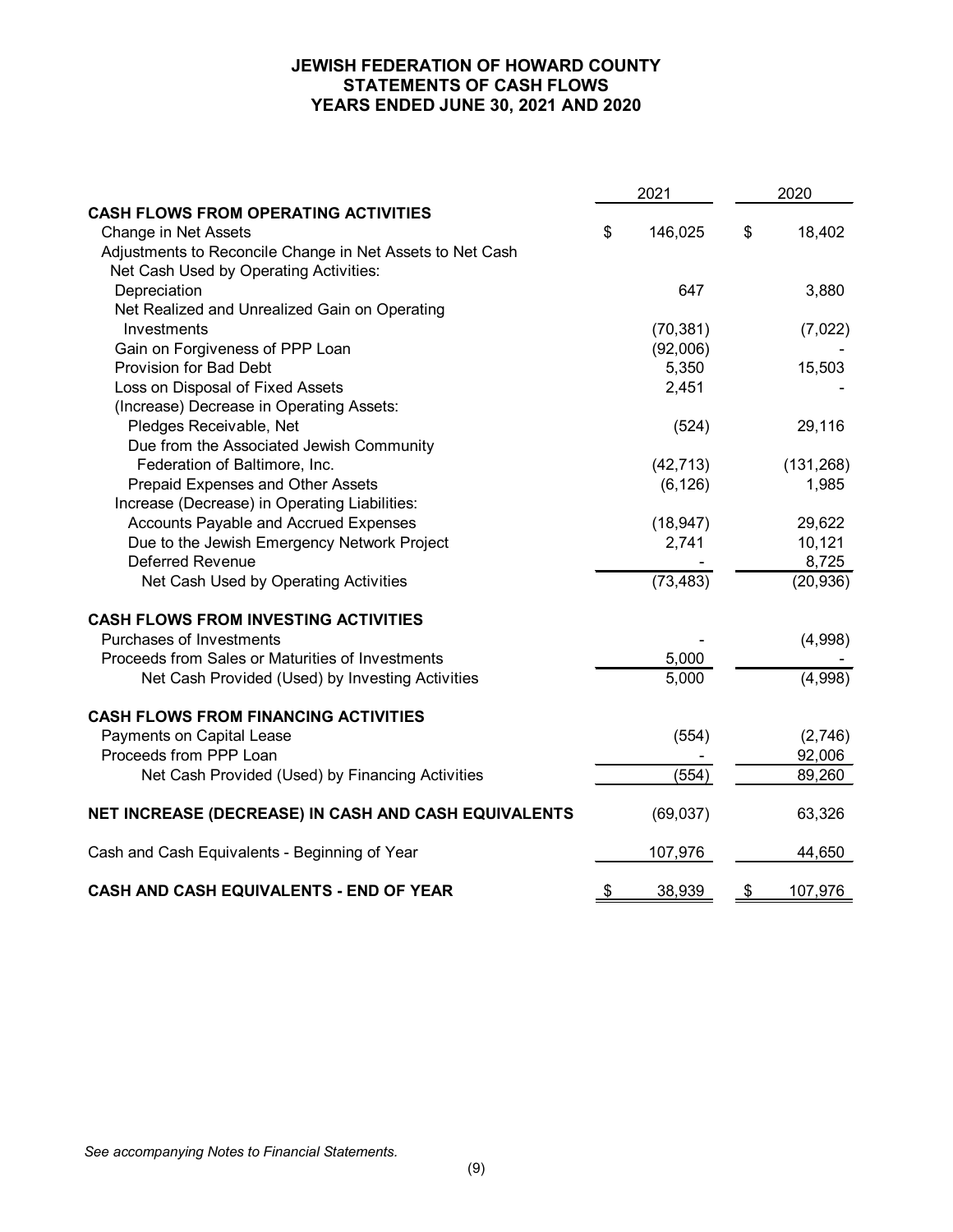# **NOTE 1 NATURE OF ACTIVITIES AND SUMMARY OF SIGNIFICANT ACCOUNTING POLICIES**

### **Organization**

The Jewish Federation of Howard County, Inc. (the Federation) is incorporated under the laws of Maryland. The mission of the Federation is to support and serve the Howard County Jewish community, the State of Israel, and Jews throughout the world. The Federation is a dynamic, integrating resource for all Jewish organizations in Howard County.

A summary of the Federation's significant accounting policies are as follows:

# **Basis of Accounting**

The accompanying financial statements are presented in accordance with the accrual basis of accounting, whereby revenue is recognized when earned and expenses are recognized when incurred. Revenue received which relates to future periods is recorded as deferred revenue. Expenses paid which relate to future periods are recorded as prepaid expenses.

### **Cash and Cash Equivalents**

The Federation considers all cash and highly liquid financial instruments with original maturities of three months or less to be cash and cash equivalents.

### **Credit Risk**

The Federation maintains its cash in a bank deposit account which at times may exceed federally insured limits. These deposits are secured from risk by \$250,000 of federal deposit insurance. The Federation has not experienced any losses in such accounts. The Federation believes it is not exposed to any significant financial risk on cash.

# **Pledges Receivable**

Pledges receivable are recorded as revenue in the period an unconditional promise is made and recorded at fair value less an estimate made to allow for doubtful accounts. Management determines the allowance for doubtful accounts on an individual basis and by using historical experience applied to an aging of accounts. Management has established an allowance for uncollectible pledges receivable of \$9,373 and \$6,089 as of June 30, 2021 and 2020, respectively.

#### **Property and Equipment**

The Federation records property and equipment additions at cost, if purchased, or fair value at the date of donation, if donated. Any item with an individual cost that exceeds \$1,000 id capitalized and depreciated based on the straight-line method over the estimated useful lives of the related assets, ranging from three to five years.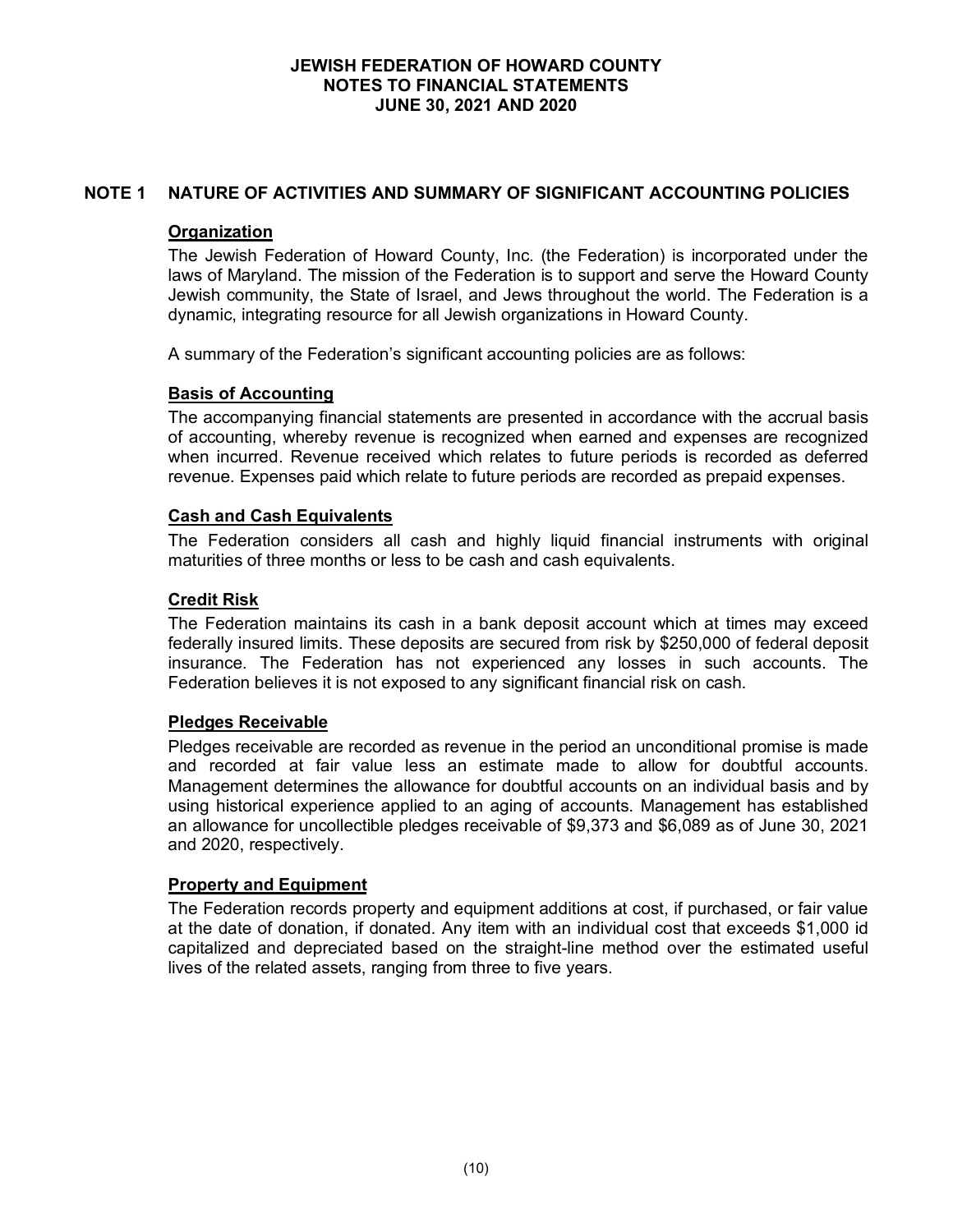# **NOTE 1 NATURE OF ACTIVITIES AND SUMMARY OF SIGNIFICANT ACCOUNTING POLICIES (CONTINUED)**

# **Valuation of Long-Lived Assets**

The Federation reviews the valuation of long-lived assets and certain identifiable intangible assets for impairment whenever events or changes in circumstances indicate that the carrying amount of an asset may not be recoverable. Recoverability of the long-lived asset is measured by a comparison of the carrying amount of the asset to future undiscounted net cash flows expected to be generated by the asset. If such assets are considered to be impaired, the impairment to be recognized is measured by the amount by which the carrying amount of the assets exceeds the estimated fair value of the assets. Assets to be disposed of are reportable at the lower of the carrying amount or fair value, less costs to sell.

### **Investments**

Investments are recorded at fair value. To adjust the carrying value of these investments, the change in fair value is included on the statements of activities.

### **Investments in the Jewish Community Investment Fund**

The Associated: Jewish Community Federation of Baltimore, Inc. (The Associated) and its constituent agencies have commingled their investments in a fund known as the Jewish Community Investment Fund (JCIF), which is managed by the Associated Jewish Charities of Baltimore (AJCB). Investments held in the JCIF consist of common shares and bonds of publicly traded companies, U.S. government obligations, mutual funds, private equity funds, hedge funds, limited partnerships, and money market funds. Investments, other than limited partnership interests, are under custodial agreements with a financial institution. Gains and losses on sales of investments and income earned on investments are allocated monthly to each agency or entity based on the individual agency's or entity's share of fair value to the fair value of the total JCIF.

The JCIF holds interests in various limited partnerships, most of which, are audited at December 31 of each year. Interim valuations, including those prepared at June 30, are prepared by the general partners. The partnerships invest in a wide array of investment vehicles including common stocks, restricted investments, bonds, future contracts, foreign currency contracts, reverse repurchase agreements, written options, and other investment derivatives. Certain of these investment vehicles include an inherently higher degree of risk than others. The Investment Management Committee of AJCB regularly reviews the progress and valuation of these interest.

# **Investment Risk**

The Federation invests in a professionally managed portfolio that contains common shares and bonds of publicly traded companies, U.S. government obligations, mutual funds, private equity funds, hedge funds, limited partnerships, and money market funds. Such investments are exposed to various risks, such as interest rate, market, and credit.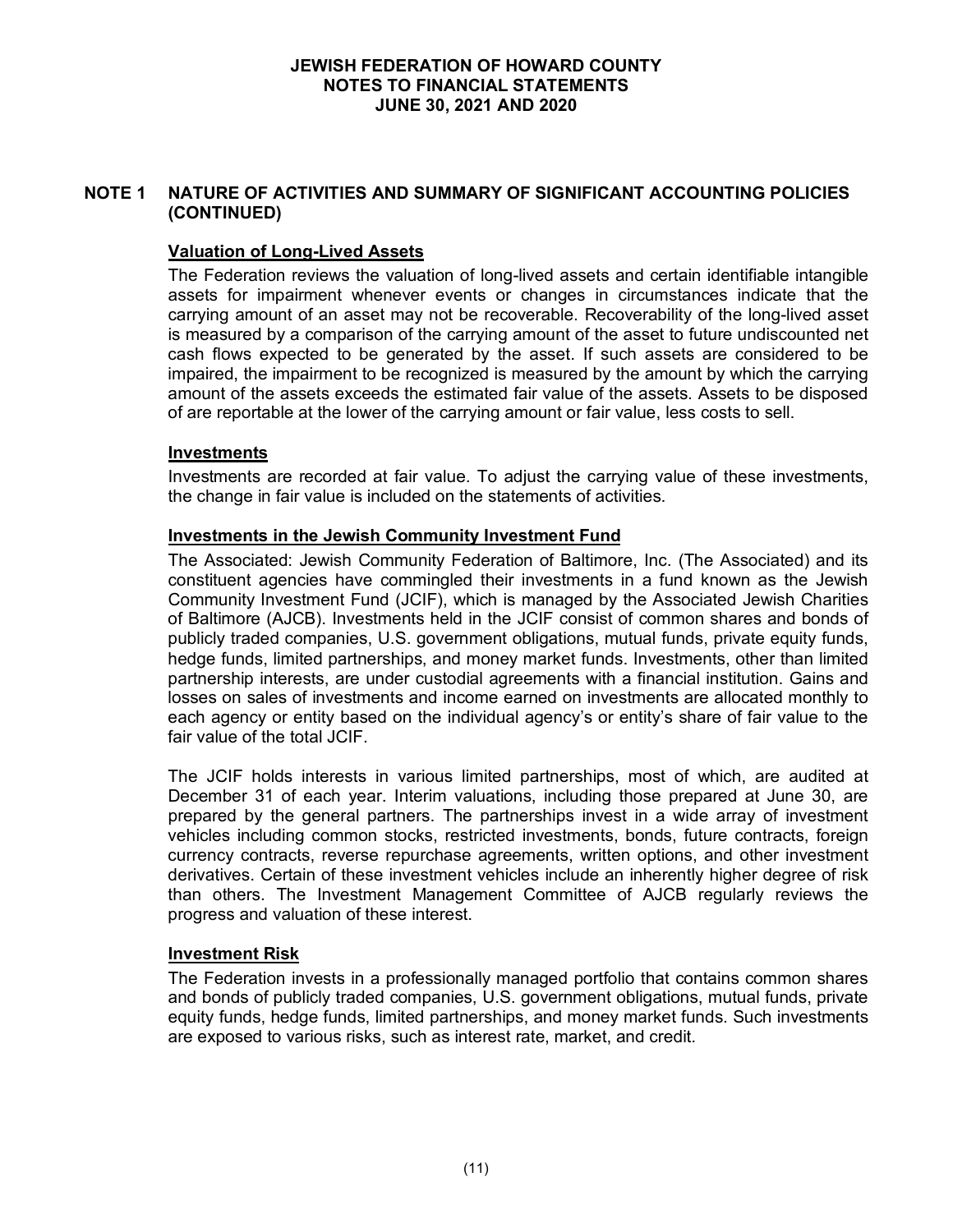# **NOTE 1 NATURE OF ACTIVITIES AND SUMMARY OF SIGNIFICANT ACCOUNTING POLICIES (CONTINUED)**

# **Net Assets**

Net assets, revenues, gains, and losses are classified based on the existence or absence of donor or grantor-imposed restrictions. Accordingly, net assets and changes therein are classified and reported as follows:

*Net Assets Without Donor Restriction* – Net assets available for use in general operations and not subject to donor (or certain grantor) restrictions.

*Net Assets With Donor Restrictions* – Net assets subject to donor- (or certain grantor-) imposed restrictions. Some donor-imposed restrictions are temporary in nature, such as those that will be met by the passage of time or other events specified by the donor. Other donor-imposed restrictions are perpetual in nature, where the donor stipulates that resources be maintained in perpetuity. Donor-imposed restrictions are released when a restriction expires, that is, when the stipulated time has elapsed, when the stipulated purpose for which the resource was restricted has been fulfilled, or both. When a restriction expires, net assets with donor restrictions are reclassified to net assets without donor restrictions and reported in the statements of activities as net assets released from restrictions. Any resource with a temporary in nature restriction that is received and used during the current year is considered to be a resource without donor restrictions and is reported as net assets without donor restrictions.

#### **Revenue Recognition**

In 2014, the Financial Accounting Standards Board issued ASU 2014-09, *Revenue from Contracts with Customers*. ASU 2014-09's core principle is that a company will recognize revenue when it transfers promised goods or services to customers in an amount that reflects the consideration to which the organization expects to be entitled in exchange for those goods or services. The Federation adopted ASU 2014-09 on July 1, 2020. There was no material impact on Federation's financial position and change in net assets as a result of the adoption of this accounting standard.

Consistent with the guidelines under the new revenue recognition standard, program revenue is recognized when the service is provided, or the event is held. Prepayments for future periods are recorded as deferred revenue when received.

Grants and contributions, including unconditional pledges receivable, are recognized in the period received. Conditional promises are not recognized until they become unconditional; that is, when the conditions on which they depend are substantially met. Contributions of assets other than cash, if received, are recorded at fair value. Grants received related to agreements determined to be exchange transactions are recognized as revenue as costs related to the agreement are incurred.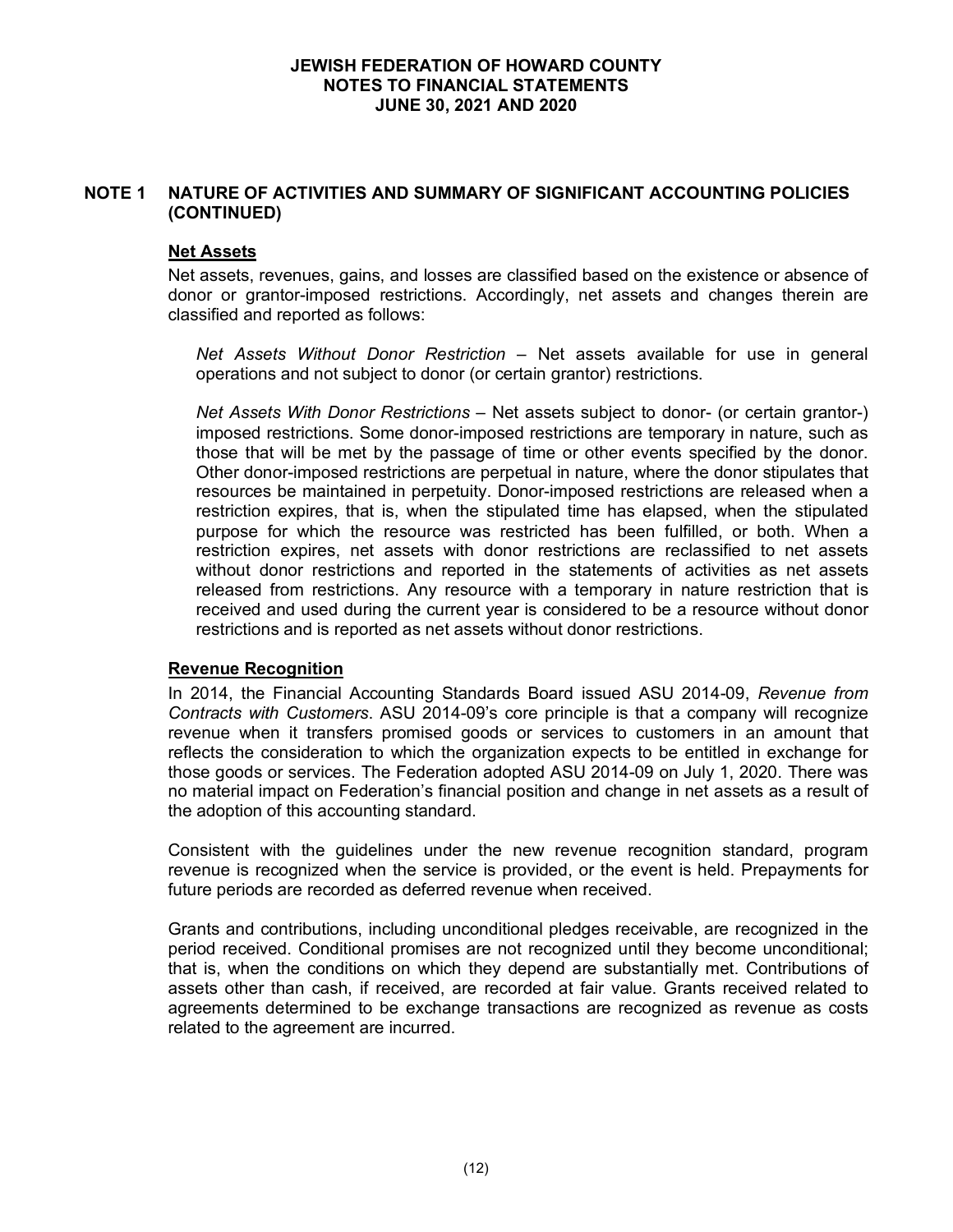# **NOTE 1 NATURE OF ACTIVITIES AND SUMMARY OF SIGNIFICANT ACCOUNTING POLICIES (CONTINUED)**

## **Functional Allocation of Expenses**

The costs of program and supporting services activities have been summarized on a functional basis in the statements of activities. Supporting services expenses include those expenses that are not directly identifiable with any specific function, but which provide for the overall support and direction of the Federation. The statements of functional expenses present the natural classification detail of expenses by function. Accordingly, certain costs have been allocated among the programs and supporting services benefited. All other costs are charged directly to the appropriate functional category. Expenses that are attributed to more than one program or supporting function are allocated consistently based on the following:

- Salaries, taxes, and benefits are allocated based on management's estimates of time and effort.
- Occupancy costs have been allocated based on the calculated ratio determined by management for salaries, taxes, and benefits.

#### **Income Tax Status**

The Federation is generally exempt from federal and state income taxes under the provisions of Section 501(c)(3) of the Internal Revenue Code (IRC) and is not considered to be a private foundation. Income that is not related to exempt purposes, less applicable deductions, is subject to federal and state corporate income taxes. The Federation had no net unrelated business income for the years ended June 30, 2021 and 2020.

#### **Use of Estimates**

The preparation of financial statements in conformity with accounting principles generally accepted in the United States of America requires us to make estimates and assumptions that affect the reported amounts of assets and liabilities at the date of the financial statements and the reported amounts of revenues and expenses during the reporting period. Actual results could differ from those estimates, and those differences could be material.

#### **Recent Accounting Pronouncements Not Yet Adopted**

In February 2016, the FASB issued ASU 2016-02, *Leases (Topic 842)*. The guidance in this ASU supersedes the leasing guidance in Topic 840, Leases. Under the new guidance, lessees are required to recognize lease assets and lease liabilities on the statement of financial position for all leases with terms longer than 12 months. Leases will be classified as either financing or operating, with classification affecting the pattern of expense recognition in the statement of activities. See ASU 2020-05 below for the delay in the effective dates. The Federation's management is in the process of evaluating the impact that the adoption of ASU 2016-02 will have on the financial statements.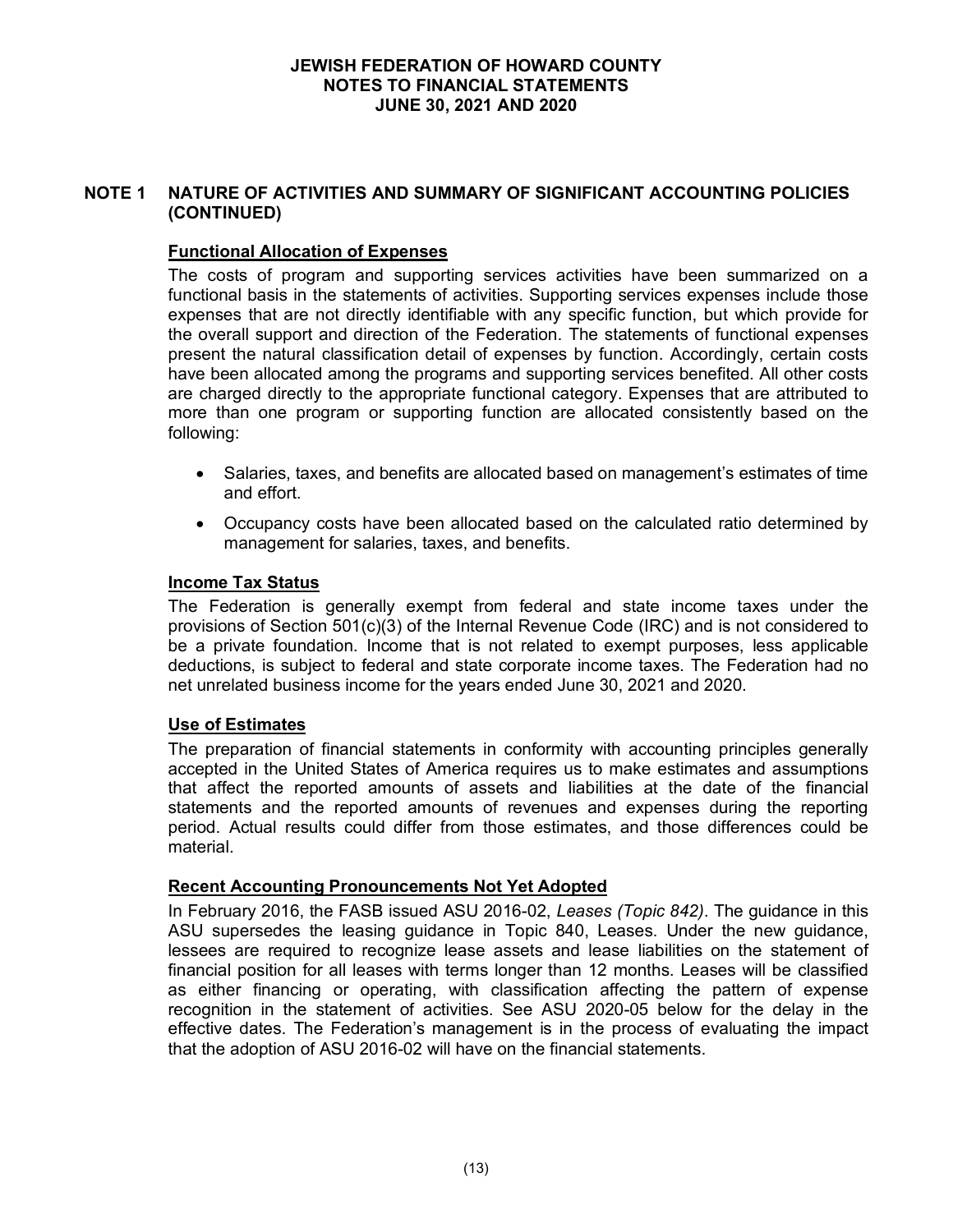# **NOTE 1 NATURE OF ACTIVITIES AND SUMMARY OF SIGNIFICANT ACCOUNTING POLICIES (CONTINUED)**

#### **Recent Accounting Pronouncements Not Yet Adopted (Continued)**

In June 2020, the FASB issued ASU 2020-05, *Effective Dates for Certain Entities*, which delays the effective date of ASU 2016-02, *Leases (Topic 842)* for certain entities, as discussed above. The effective date of ASU 2016-02 for The Federation is now July 1, 2022.

### **Subsequent Events**

Subsequent events have been evaluated through December 7, 2021, which is the date the financial statements were available to be issued.

# **NOTE 2 LIQUIDITY AND AVAILABILITY**

The Federation is primarily supported by contributions, grants, and program revenues.

Short-term cash liquidity is measured and sustained by the excess of operating revenue after incurring operating expenses. Cash and cash equivalents received for a specific use are reserved and held separately in restricted accounts, only to be used upon the release of the restrictions and transfer of the assets.

Financial assets available to meet cash needs for general expenditures within one year as of June 30, are as follows:

|                                                                                  | 2021 |           | 2020          |  |
|----------------------------------------------------------------------------------|------|-----------|---------------|--|
| Cash and Cash Equivalents                                                        | \$   | 38,939    | \$<br>107,976 |  |
| Pledges Receivable                                                               |      | 365,893   | 370,719       |  |
| Due from the Associated Jewish Community                                         |      |           |               |  |
| Federation of Baltimore, Inc.                                                    |      | 563,353   | 520.640       |  |
| Investments                                                                      |      | 303,674   | 238,293       |  |
| <b>Total Financial Assets</b>                                                    |      | 1,271,859 | 1,237,628     |  |
| Less:                                                                            |      |           |               |  |
| Restrictions by Donor with Time Restriction                                      |      | (664,384) | (617,699)     |  |
| Restrictions by Donor with Purpose Restriction                                   |      | (127,851) | (174,214)     |  |
| Cash held for related party                                                      |      | (26, 479) | (23,738)      |  |
| Financial Assets Available to Meet Cash<br>Needs for General Expenditures Within |      |           |               |  |
| One Year                                                                         |      | 453,145   | 421.977       |  |
|                                                                                  |      |           |               |  |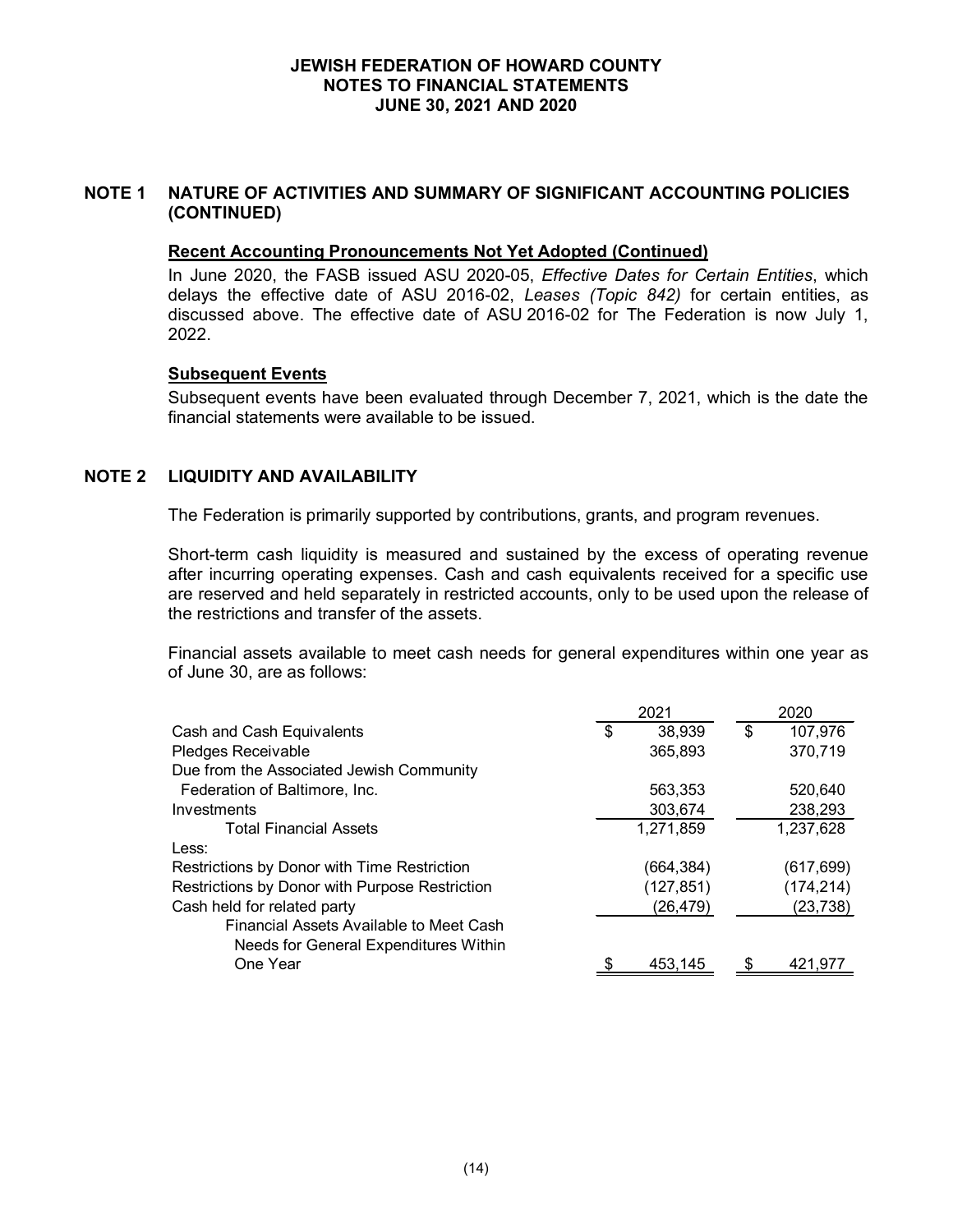## **NOTE 3 FAIR VALUE MEASUREMENT**

The Federation defines fair value as the price that would be received to sell an asset or paid to transfer a liability in an orderly transaction between market participants at the measurement date and within a fair value hierarchy. The fair value hierarchy gives the highest rank to quoted prices in active markets for identical assets or liabilities (Level 1) and the lowest rank to unobservable inputs (Level 3). Inputs are broadly defined as data that market participants would use in pricing an asset or liability. The three levels of the fair value hierarchy are described below:

*Level 1* – Unadjusted quoted prices in active markets for identical assets or liabilities that the reporting entity has the ability to access at the measurement date. The types of investments included in Level 1 include listed equities and holdings in bond and mutual funds.

*Level 2* – Inputs other than quoted prices within Level 1 that are observable for the asset or liability, either directly or indirectly; and fair value is determined through the use of models or other valuation methodologies. Investments which are generally included in this category include corporate loans, less liquid, restricted equity securities and certain corporate bonds and over-the-counter derivatives. The Federation invests in State of Israel bonds that are recorded at their value at maturity.

*Level 3* – Inputs are unobservable for the asset or liability and include situations where there is little, if any, market activity for the asset or liability. The inputs into the determination of fair value are based upon the best information in the circumstances and may require significant management judgment or estimation.

In certain cases, the inputs used to measure fair value may fall into different levels of the fair value hierarchy. In such cases, an investment's level within the fair value hierarchy is based on the lowest level of input that is significant to the fair value measurement. The Center's assessment of the significance of a particular input to the fair value measurement in its entirety requires judgment and considers factors specific to the investment. The categorization of an asset within the hierarchy is based upon the pricing transparency of the asset and does not necessarily correspond to our assessment of the quality, risk, or liquidity profile of the asset or liability.

The Federation uses net asset value (NAV) per share as a practical expedient to estimate fair value of its investment in the JCIF, which does not have a readily determinable fair value. Investments that are measured at fair value using NAV per share as a practical expedient are not classified in the fair value hierarchy. There are no unfunded commitments and redemption requires a 30-day notice.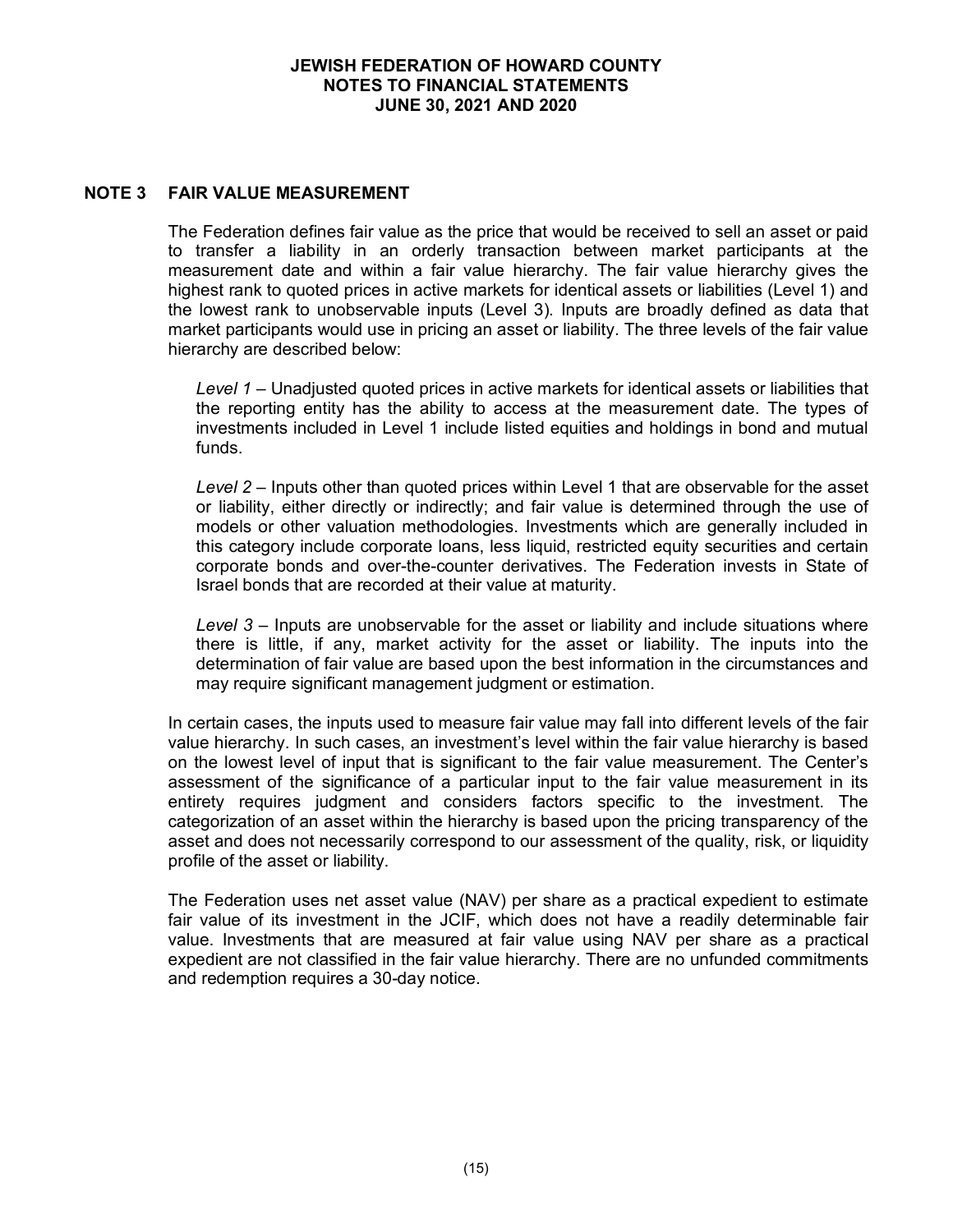## **NOTE 3 FAIR VALUE MEASUREMENT (CONTINUED)**

The following tables present the Federation's fair value hierarchy for those assets measured at fair value on a recurring basis at June 30:

|                                 | 2021    |               |         |                |  |  |  |  |  |
|---------------------------------|---------|---------------|---------|----------------|--|--|--|--|--|
|                                 | Level 1 | Level 2       | Level 3 | Total          |  |  |  |  |  |
| State of Israel Bonds (Value at |         |               |         |                |  |  |  |  |  |
| Maturity)                       | \$      | 11,000<br>\$  | \$      | 11,000<br>S    |  |  |  |  |  |
| Total                           | c       | 11,000<br>\$. | \$      | 11,000         |  |  |  |  |  |
| Assets Measured at NAV          |         |               |         | 292,674        |  |  |  |  |  |
| Total                           |         |               |         | 303,674<br>\$. |  |  |  |  |  |
|                                 |         |               |         |                |  |  |  |  |  |
|                                 |         | 2020          |         |                |  |  |  |  |  |
|                                 | Level 1 | Level 2       | Level 3 | Total          |  |  |  |  |  |
| State of Israel Bonds (Value at |         |               |         |                |  |  |  |  |  |
| Maturity)                       |         | 16,000        | \$      | 16,000         |  |  |  |  |  |
| Total                           | \$      | 16,000<br>\$. | \$      | 16,000         |  |  |  |  |  |
| Assets Measured at NAV          |         |               |         | 222,293        |  |  |  |  |  |
| Total                           |         |               |         | 238,293        |  |  |  |  |  |

## **NOTE 4 PROPERTY AND EQUIPMENT**

Property and equipment consists of the following at June 30:

|  |         | 2020 |          |  |
|--|---------|------|----------|--|
|  | 19,975  |      | 19,975   |  |
|  | 8.968   |      | 8.968    |  |
|  |         |      | 15.912   |  |
|  | 28,943  |      | 44,855   |  |
|  | (8,968) |      | (15,758) |  |
|  | 19.975  |      | 29.097   |  |
|  |         | 2021 |          |  |

#### **NOTE 5 PPP LOAN**

On May 1, 2020, The Federation received a loan from Howard Bank in the amount of \$92,006 to fund payroll, rent, and utilities, through the Paycheck Protection Program (the PPP Loan) and is reported on the June 30, 2020 statement of financial position. The PPP Loan was forgiven in full, in May 2021, and the forgiveness was recorded as nonoperating income on the statement of activities for the year ended June 30, 2021. The SBA may review funding eligibility and usage of funds for compliance with program requirements based on dollar thresholds and other factors. The amount of liability, if any, from potential noncompliance cannot be determined with certainty; however, management is of the opinion that any review will not have a material adverse impact on the Federation's financial position.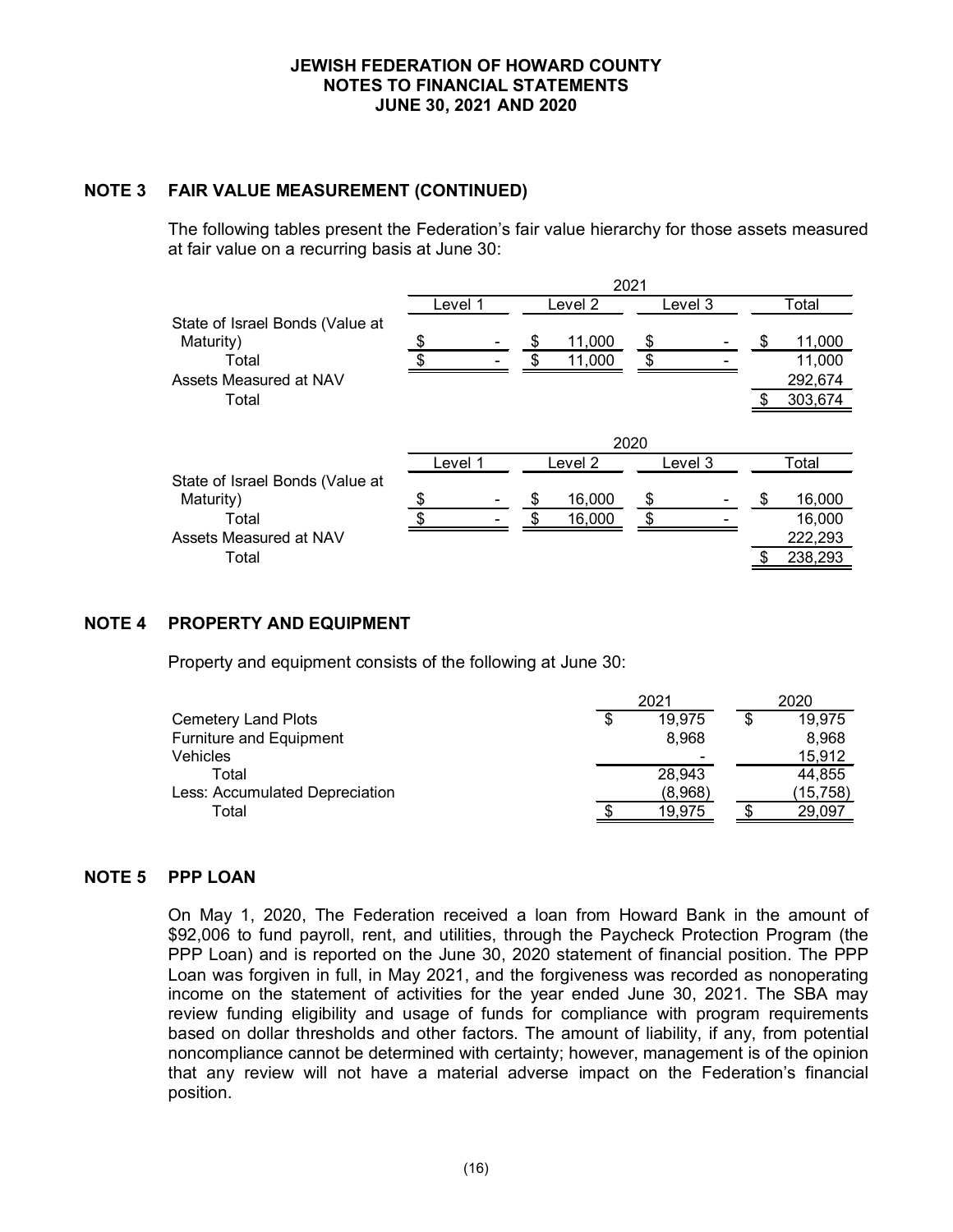## **NOTE 6 NET ASSETS WITH DONOR RESTRICTIONS**

Net assets with donor restrictions were available for the following purposes at June 30:

|                                      | 2021 |         |    | 2020    |
|--------------------------------------|------|---------|----|---------|
| Annual Campaign - Time               | \$   | 664,384 | \$ | 617,699 |
| Howard County Jewish History Project |      | 29,181  |    | 35,117  |
| Intake and Referral                  |      | 15,000  |    | 30,000  |
| County Chaplain                      |      | 15,000  |    | 30,000  |
| Hospice                              |      | 15,000  |    | 30,000  |
| <b>Fed Tov Connections</b>           |      | 22,222  |    | 26,500  |
| Social Services                      |      | 16,800  |    |         |
| COVID-19 Programs                    |      | 8,774   |    | 17,406  |
| Other Programs                       |      | 5,874   |    | 5,191   |
| Total                                |      | 792,235 |    | 791,913 |

For the years ended June 30, 2021 and 2020, net assets were released from donor restrictions by incurring expenses satisfying the restricted purpose or by occurrence of other events specified by donors, as follows:

|                        | 2021    | 2020    |
|------------------------|---------|---------|
| Annual Campaign - Time | 593.177 | 608.119 |
| Other Programs         | 67.346  | 61.198  |
| $\tau$ otal            | 660.523 | 669.317 |

#### **NOTE 7 RETIREMENT PLAN**

The Federation contributes to a 401(k) thrift plan (the Plan). Employees normally scheduled to work 18.75 hours or more per week are automatically enrolled in the Plan at a 2% pretax deferral rate each month following completion of the eligibility requirement of three months of service. Each year, eligible participants may contribute between 1% and 100% of their annual compensation, as defined in the Plan subject to annual limitations in the IRC. Participants may designate some or all of their own contributions as Roth 401(k) contributions. Such contributions, and any activity related to these amounts, will be accounted for separate from the participant's pretax contributions. In addition, employees may rollover distributions received from other plans. Participants direct the investment of contributions into various investment options offered by the Plan on a daily basis. The Plan currently offers mutual funds and a common collective trust as investment options for participants. The Plan was frozen effective July 1, 2020, in response to the COVID-19 pandemic, and employer payments to the plan stopped as of this date. Employer contributions to the Plan were reinstated effective October 1, 2021.

The Plan allows for Safe Harbor matching contributions up to a maximum of 4% of compensation for eligible employees. Participants vest immediately in both their and employer contributions plus actual earnings thereon. Under the Plan, the Federation may also make a discretionary contribution. Pension expense under the plan was \$-0- and \$13,149 for the years ended June 30, 2021 and 2020, respectively.